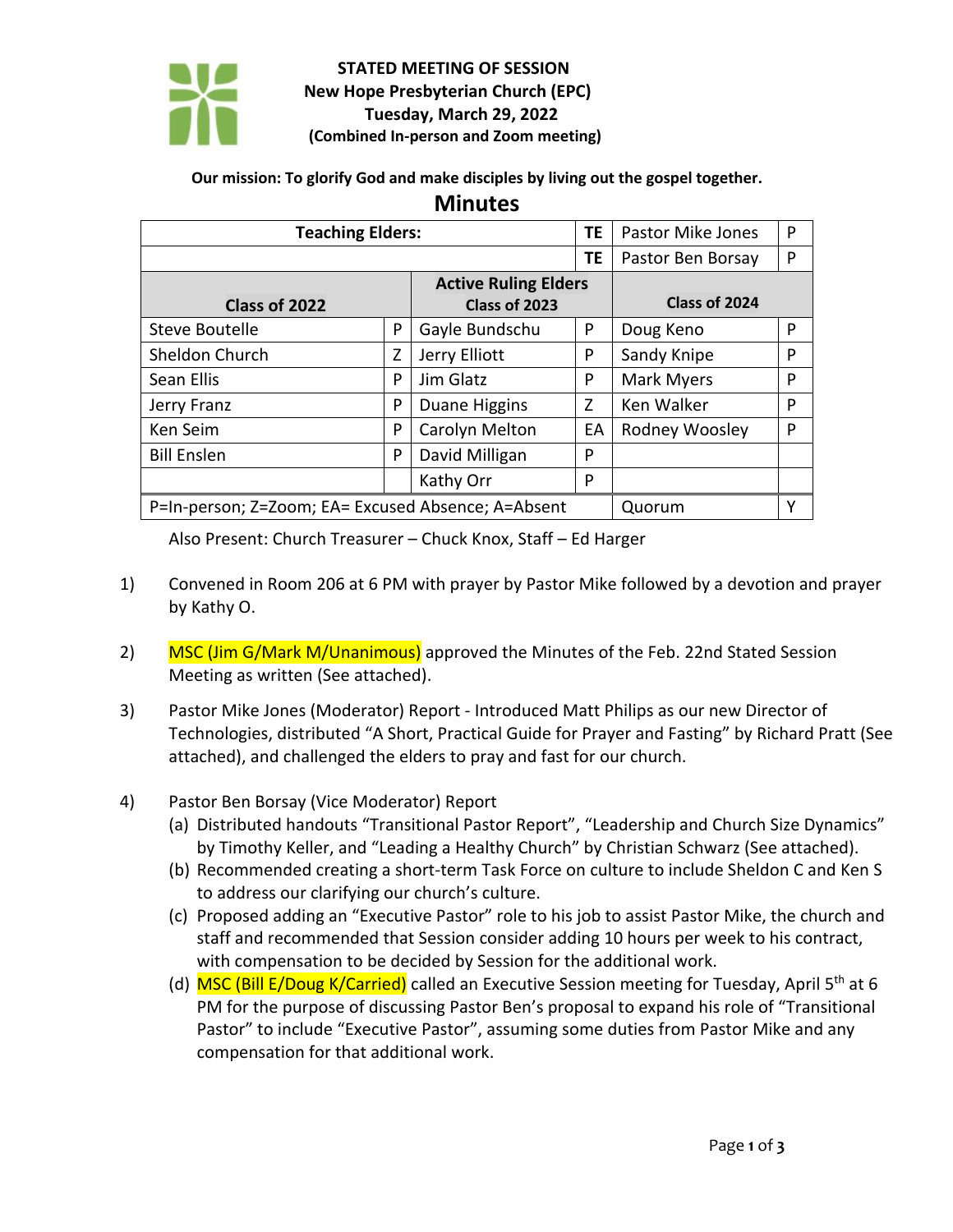- 5) Clerk of Session Report:
	- (a) Membership Report
		- (i) Membership Statistical Reports "RptMS01 Monthly Statistics" summary and "RPT09G Adjustments to Membership" detail for Feb. 2022 (See attached).
		- (ii) Membership Committee Report of Session contacts of dormant members by David M. David thanked elders for their work contacting members by phone and/or email. Those who were not able to be reached were sent letters on March 18<sup>th</sup>. At the April Stated Session meeting action will be taken on those members requesting removals and moving those who do not respond to the Inactive Members list. The Committee was asked by Session to prepare for the April stated meeting a proposed "exit interview" script to follow up with those members who request membership removal.
		- (iii) MSC (Gayle B/Jim G/U) Session approved removing those members who requested removal. (See attached) The Clerk will send the EPC required notification to each. Jim G led in prayer for those on the list.
	- (b) Reported March 9th email request to change March Stated Meeting from 3/22 to 3/29. Of the 20 Teaching and Ruling Elders, 16 responded with the approval of the change with 2 Ruling Elders responding they would be unable to attend on the 29<sup>th</sup>. The Session was notified of the change of date by the Clerk via email on March  $10<sup>th</sup>$ .
	- (c) Reported a Session Commission for the purpose of accepting new members composed of Sheldon Church, David Milligan, Ben Borsay and Mike Jones was held on 3/13 after the 11 AM worship service. After hearing their testimonies and answering all new member questions in the affirmative, by motion made by Sheldon, seconded by David, and unanimously approved, Fred and Carol Henry and Ruth Kiesel were accepted as members.
- 6) Standing Committee Reports
	- (a) Finance Committee Report Chuck Knox (Final Year End 2021, Jan. 2022 and Feb. 2022 reports attached). Chuck added that the current year to date giving and spending patterns are similar to past years. Some areas discussed, but no motions were made. Sheldon will provide more information on personnel expenditures prior to next Tuesday's meeting.
	- (b) Personnel Committee Report Bill E (See attached report)
- 7) Unfinished Business
	- (a) Mission Council Status on becoming an Afghanistan refugee sponsor church with Samaritan's Purse – Ken S – On Friday, April 1st, the Mission Council will have a Zoom meeting with Samaritan's Purse to get more information on this project. Elders are invited to attend and to contact Ken for details.
	- (b) Christian Education Committee proposal Duane H requested postponing this until the April stated meeting.
- 8) Other Reports Committees/Council/Ministries Minutes & Reports
	- (a) Deacons Steve McKinnon (See attached February minutes)
	- (b) Exec. Director of Family & Discipleship Michelle Myers (See report attached)
	- (c) Exec. Director of Finance & Administration Brad Starner (See report attached)
		- i) Facilities Ed Harger Property Council (See attached 3/8 minutes) MSC (Jerry E/Doug K/U) gave voice to staff Ed Harger.